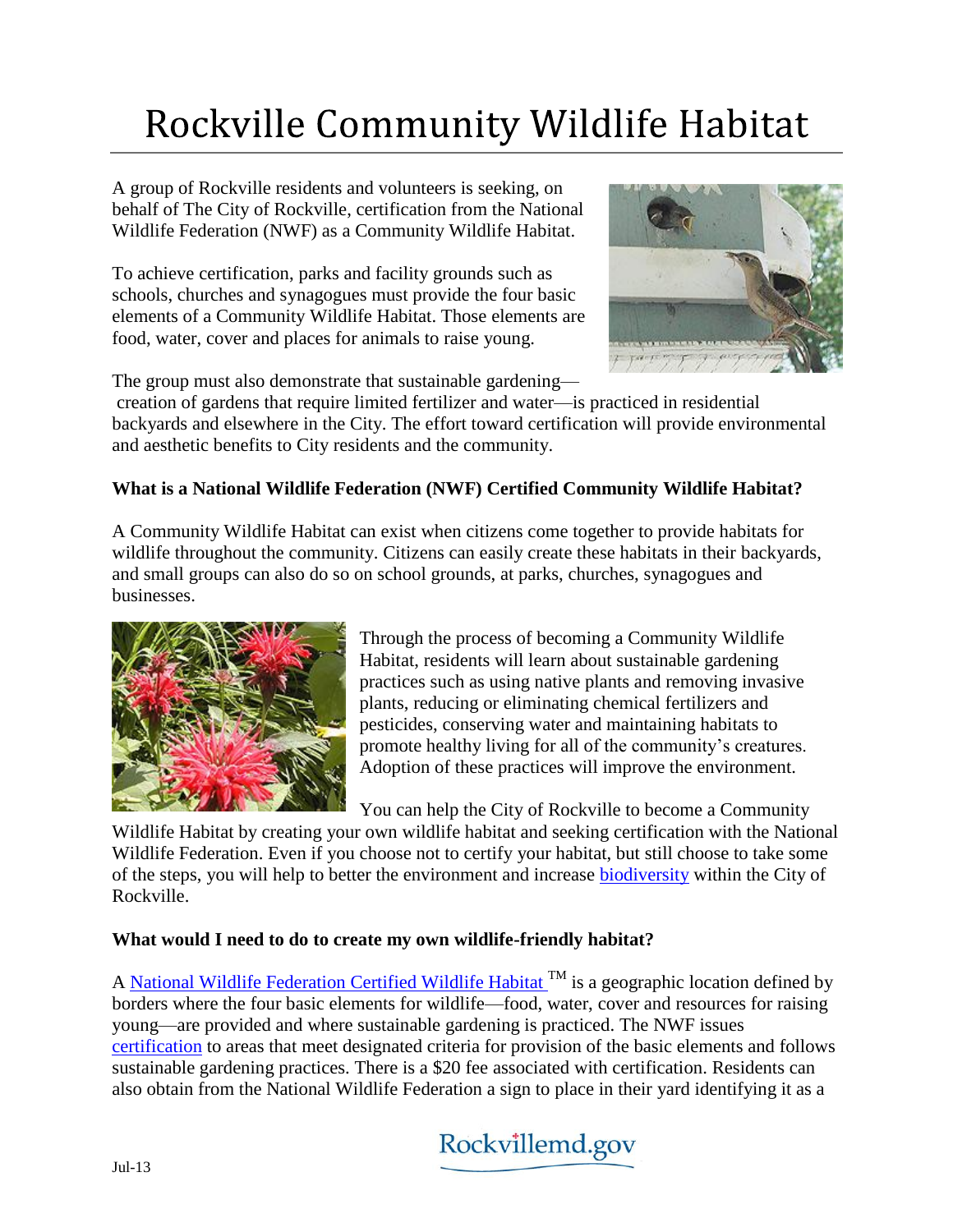certified wildlife habitat. The sign costs \$30.

If you or your organization is interested in creating a wildlife habitat you need to provide at least three sources of food, and you need to incorporate some [sustainable gardening practices.](http://www.nwf.org/gardenforwildlife/sustainablegardening.cfm)

#### **Why should I create a backyard wildlife habitat?**

There are many benefits to restoring ecosystems and increasing biodiversity. If resources for native creatures are not provided, these creatures may disappear, as many have already. Creatures such as birds and insects are important to the environment because they help pollinate our food crops and can help control populations of biting insects such as mosquitoes. Increasing use of native plants and removing non-native invasive plants provides such support.

#### **Provide resources for native creatures**

## *Landscape with Native plants*



One way to do this is to use native plants and remove non-native invasive plants. [Native](http://www.rockvillemd.gov/index.aspx?nid=831)  [plants](http://www.rockvillemd.gov/index.aspx?nid=831) are good for the environment because they have grown and evolved in this area with the animals that depend on them. They are desirable because they are generally more pest and disease resistant, and once established require little fertilizer and less water than non-native plants. Native plants provide food, cover and places for insects and birds to raise their young. Many native plants provide food for bees and other pollinators, which in turn help the native plants to reproduce.

Many species of butterflies require certain species of plants to reproduce. Making those species available in your yard attracts butterflies. Because the plants and animals that depend on them evolved together, their relationship is key to their survival. These important life cycles are often broken when native plants are not available.

In addition to the insects attracted by native plants, those with berries provide food for birds.



Many of the plants that bloom in Rockville yards and parks that attract insects and birds are not considered native. For example, many azaleas, lilacs and some Black-eyed Susans are not classified as "native." In fact, the number of native plants available commercially is relatively limited.

Sometimes nurseries can help to identify whether plants are native, and sometimes they don't know the precise origin of the plants in inventory. While some plants (e.g., English bluebell, Chinese lantern) are clearly imports from another region or country, many plants that are common in the area may be long-ago imports from other locations that have adapted well to the area. However, various lists are available to help identify native plants.

# Rockvillemd.gov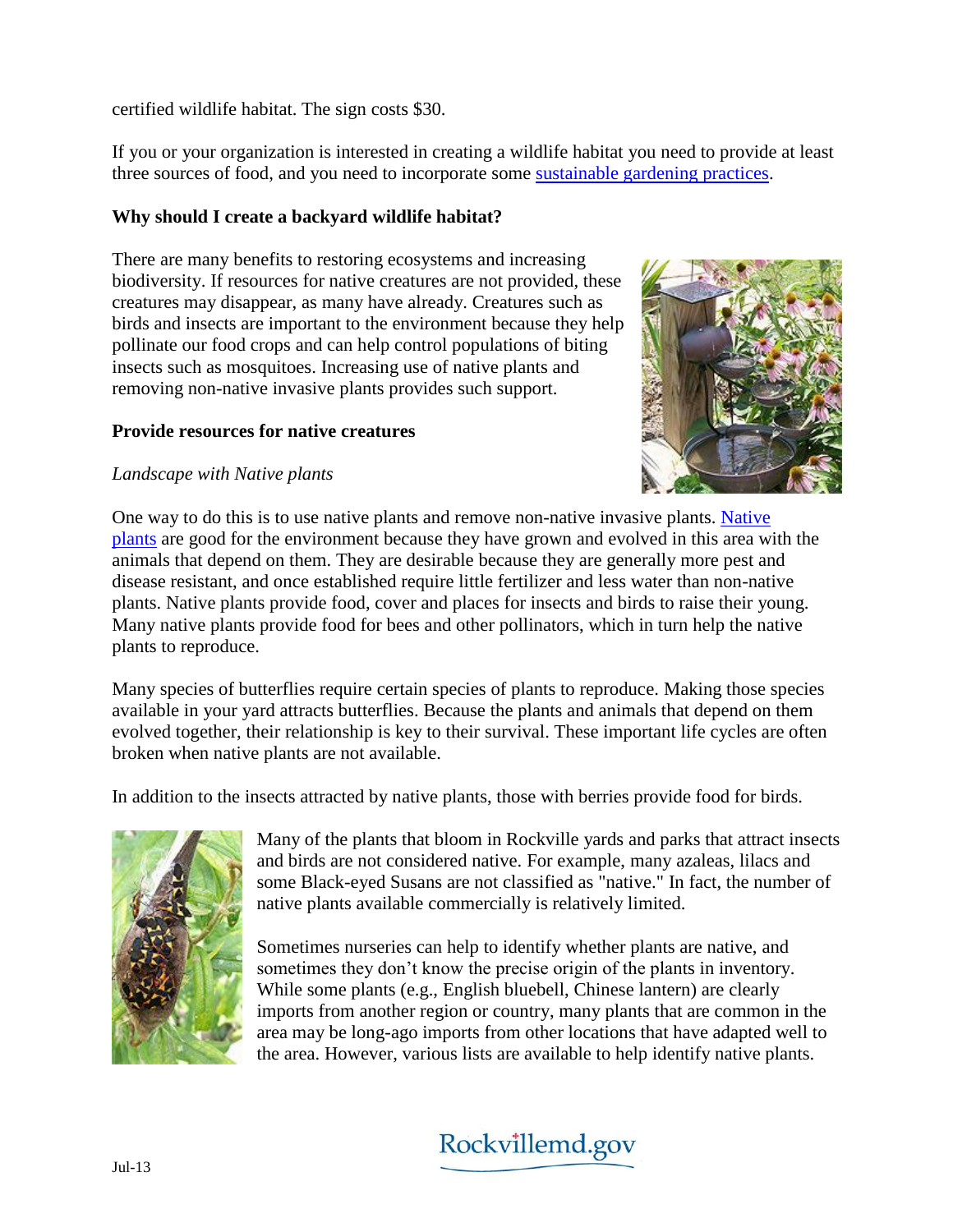#### *Remove Non-native Invasive Plants*

[Non-native invasive plant species](http://www.rockvillemd.gov/index.aspx?NID=841) are extremely bad for the environment. They grow and spread, choke out desirable plant species and provide less than optimal habitats for wildlife. Their broad coverage reduces the level of biodiversity necessary for a healthy environment. When introduced into the wild, they degrade local ecosystems. Some examples of non-native plant species are bamboo, English ivy, periwinkle, common daylily, privet, and Bradford pear.

• [Resources on non-native invasive plants](http://md-rockville.civicplus.com/DocumentCenter/View/5362)

#### **Conserve water and improve water quality**

Water conservation and purification efforts such as using rain barrels and employing conservation landscaping techniques to reduce stormwater run-off can be elements of a wildlife habitat.

Rain barrels, conservation landscaping and rain gardens capture water containing air contaminants that have settled on roofs. This allows polluted water to be redirected back into flowerbeds and not contaminate Rockville's waterways. If enough people utilize these techniques water quality will improve in City streams and tributaries, and that ultimately affects the Chesapeake Bay.

[Resources on water conservation and stormwater runoff management](http://md-rockville.civicplus.com/DocumentCenter/View/5362)

#### **Reduce carbon emissions and gasoline costs**

An ancillary environmental advantage (although not necessarily a direct advantage to backyard wildlife) to a reduction in lawn area is that not as much mowing is required.

#### **Exercise creativity and enjoy social interactions**

The attributes in a wildlife habitat can reflect your personal preferences based on the environmental features of your property. No matter how large or small your yard is, you can provide the necessary elements to create a wildlife habitat and encourage wildlife to visit and prosper in your yard. Even window boxes have been certified.

By joining this effort, you will have the opportunity to meet other people learning to create habitats.

#### **How do I create a Certified Wildlife Habitat?**

Choose landscape options that appeal to you and that work well with your habitat's characteristics. What are the sunny and shady areas of your yard? What areas are wet or dry? Is the soil sandy, clay or loam? Can you fortify the soil easily with compost? Select native plants that will grow well in the different sections of your yard.